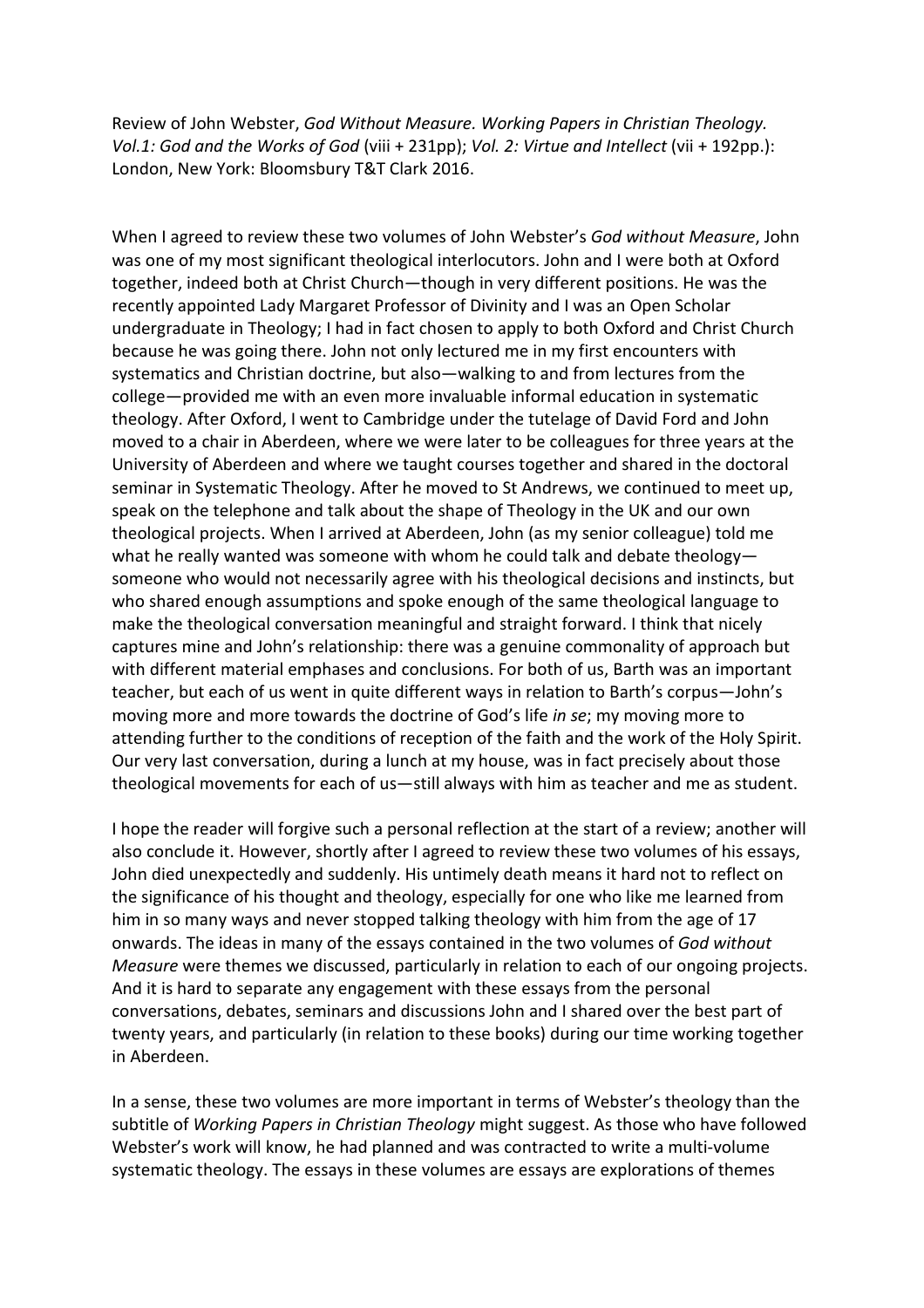relating both to the practice of writing systematic theology and to the initial material dogmatic areas which Webster was exploring in his proposed (but sadly never completed) *Systematic Theology* volume 1. There are two comments which are worth making about this. Firstly, the importance of these 'working papers' in terms of giving clues to what Webster's systematic theology might have said cannot be over-estimated in light of his all too early death. These papers represent some of Webster's most mature theological insights and were accompanying essays to his ongoing thinking through his unpublished systematics. Second, the reason why so many of the essays in these volumes concern matters of dogmatic order, the nature of theology, and the form of theological reflection is also because they were accompanying 'working papers' to the never completed big project. These essays represent Webster's 'thinking into' the task of writing a regular and comprehensive systematic theology in the form of irregular dogmatic reflections on individual topics usually in terms of the shape systematic theology might take in relation to these material dogmatic insights. The essays are in a sense the methodological, dogmatic prolegomena to his work, and provide us with clues to the foundations Webster was laying for his approach to the execution of dogmatics.

It should go without saying that the quality and elegance of these pieces testify to John's reputation as the one of the most significant and able dogmaticians of the late twentieth and early twenty-first century. His command of whole swathes of historical theology is presented with a light touch in service to his constructive purposes: this is systematic theology at its best—its most academic and its most reverential simultaneously. Anyone wanting to see how dogmatics of the highest quality is to be written would do well to invest time attending to the form, precision and careful expression of each of the essays in these two volumes. In one sense, that is what John taught a whole raft of theologians—to have confidence not only in the action of writing systematics and dogmatics, but to do so with command, exactitude and rigour in the quest for true statements about the God who is the source of all truth. For Webster, even in his critical moments, the critical task of dogmatics is not the critical breaking down of dogmatic claims, but the careful, delicate and fine explication of what it means to believe in the gospel, and to profess faith in the One God. Even the theologian furthest from John's perspective on the faith could surely not help but be impressed with the intellectual command of the dogmatic tradition of the church which is displayed in his work and the scholarly perfection with which he expresses his claims. The elegance of the presentation and argument does not, however, mean these chapters are undemanding. Not only is the reader expected to deal with the frequently quoted (and untranslated) Latin, but the reader is also often caught unawares by the complexity of what is being argued in its detail in light of the prose. While many readers will hear a forthrightness within the undoubted (and helpful) polemics in the volumes, for those of us who knew John, it is difficult to read his work without hearing the generous and winsome voice with which he always presented and talked: even if the quality and maturity of the work betrays the description of the work as 'working papers', this subtitle accords with the voice and mood in which John did theology, and the reader does well to hear the intellectual voice of one enquiring into the topics and always checked by his own dogmatic sense of the infinite plenitude of the divine life.

The essays in these volumes revolve around a constant theme that Christian theology done properly should concern first of all God's life *in se* in the immanent trinity with reflection on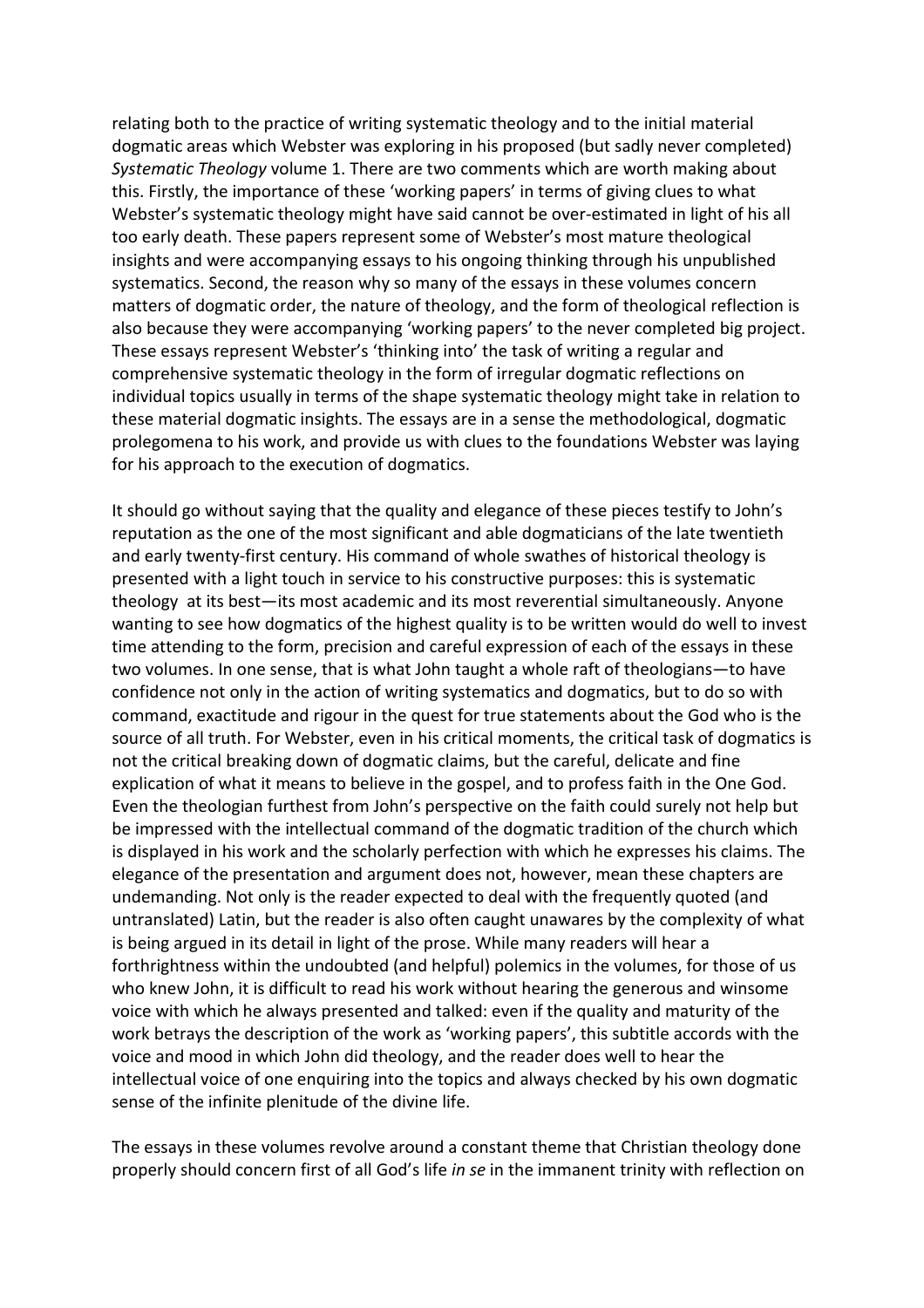divine processions and missions; and then (and strictly then) all things in relation to God including the divine economy, Christology, creation, history. Order here is the key: God in God's own complete plenitude first and then *and only then* everything related to God; the divine life *in se* first and only subsequently the divine life *ad extra*. Students of systematic theology will be aware that this is something of a movement from the theologian most closely associated with Webster, perhaps until the last decade of his life—Karl Barth. Whereas Barth's theology (in its mature form at least) prioritised Christology and the divine economy (thinking from Christology to the doctrine of God), Webster's theological instincts in these volumes align more with Thomas than with any post-Enlightenment thinkers. Indeed, these volumes display the movement in Webster's thought from Barth (who does remain as a low-key conversation partner) to the Protestant (Reformed) scholastics and to Thomas. What is displayed in these volumes is a kind of constructive Reformed Thomism—a Reformed Scholasticism which is always generously catholic in its sensibilities and scope in service of explicating the immeasurability of God.

These themes are executed in two volumes—the first on 'God and the Works of God'; the second on 'Virtue and the Intellect'. Volume 1 considers the issue of what might be considered dogmatic topography and proportion. For Webster, correctly, the location and ordering of theological loci affects the material description and proportionate speech within them. For him, there is the recurrent theme of the manner in which the creator-creature divide functions as a controlling principle, such that there is a preoccupation with creation not for the sake of creation in and of itself but always in relation to God as a check to remind theology of its proper task. Webster attends to the One who is Creator and to the creation only in proportionate degree to that One who Creates. Theology finds its ultimate dogmatic res in relation to God's life in itself; and all other dogmatic reflection must express itself in proportionate accordance with this principle and the ordering that results. Thus, as well as considering the general method of theology (chapter 1) and God's life in and of Godself (including Trinitarian issues, the eternal generation of the Son, the place of Christology in systematics, and the Sonship of Christ), the book also contains essays on creation, creaturely goodness, the relationship of God to creatures, providence, soteriology, justification and ecclesiology, along with a concluding chapter on 'What makes theology theological?' (chapter 14). But each of these loci outwith the doctrine of God's life in se is examined principally in terms of how the doctrine should be shaped by the principal and ultimate dogmatic res of divine aseity. Thus, the book is not so much an exploration of different loci of doctrine, but of the one locus of the divine life in and of itself and the effect of this on the material ordering and description of derivative doctrinal reflection (God's outer works): the book is on the doctrine of God's life in se, and how some of the major loci of Christian theology are shaped by the dogmatic principles set out in relation to this.

As John and I discussed on many occasions, there may be a place here for material interrogation on the sense of this proportionality he describes. Although chapter 8 does concern '*Non ex aequo*: God's Relation to Creatures', the employment of the creatorcreature distinction is focused primarily on the *distinction* between God and creation—an appropriate first starting point. But surely, that very distinction is meaningful only in its relationality? There is no Creator without a creature, no creature without a Creator: there is as much relationality as distinction in the principle of *creation ex nihilo* as creation comes from nowhere but from God's free and gracious act. Although God is free to be a se, the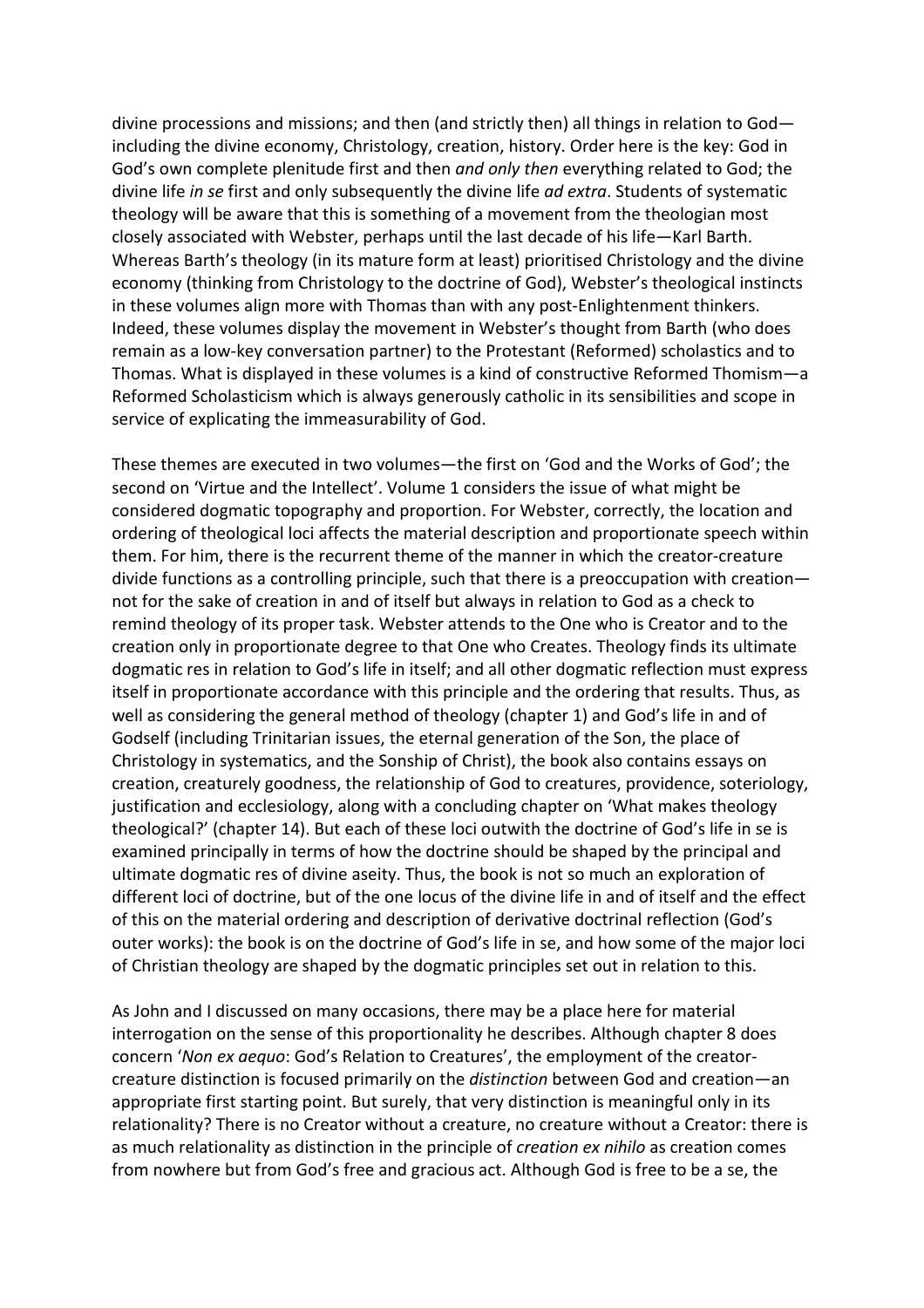reality that we can even speak in this way determines that God is not: there is now never a time when God is without God's creature. To speak of God as Creator implies not only God's infinite otherness to creation and creation's dependence on God's grace, but also God's relationship to God's creature. Certainly, this theme is present throughout the book, but the polemic points forcibly in the direction of reminding the reader always of the ordered distinction (not simultaneity) of speaking of distinction and relationship. Hence, on the first material page of the volumes, Webster writes that theology involves the consideration of a twofold subject (in a manner which echoes Thomas). It is worth quoting him at length as herein one sees the primary programmatic approach of the volumes, which reflects this emphasis on distinction over relationality:

This object is, *first*, God in himself in the unsurpassable perfection of his *inner* being and work as Father, Son and Spirit and in his outer operations, and, second *and by derivation*, all other things relative to him. Christian divinity is characterized both by the scope of its matter—it aims at a comprehensive treatment of God and creatures—and by the *material order* of that treatment, in which *theology proper precedes and governs* economy. All things have their origin in a single transcendent animating source; a system of theology is so to be arranged that the *source*, the process of derivation and the derivatives may *in due order* become objects of contemplative and practical attention. (Vol. 1, 3, emphasis added)

It is simply unclear from scripture that such an order and sense of derivation is absolutely implied. Certainly, in the order of being, God (who is) precedes all else, and accordingly all God's ways with that which is not God are gracious. However, if theology derives itself from rational reflection upon Scripture, it is not perhaps clear that the *emphasis* of Webster's presentation affords itself the dominance in his sense of systematic proportionality one might expect: surely Scripture is the reflection of God (who is complete in Godself)'s gracious *relationship* to all that is not God? Certainly, no-one reading Webster's work could come away thinking anything other than this, but the question is whether there is proportionate attention to and emphasis on the relationship as well as (and perhaps it needs to be over) the distinction and the divine life in se within the polemics.

Volume 2 moves from a focus on God and God's outer workings to further his mode of argumentation in relation to moral theology, laying out the 'first principles of moral science' (Volume 2, 1). Again, the focus is God in and of Godself, and moral and intellectual issues in relation to that focus—that is, 'under the aspect of their origin and end in God' or '*sub ratio Dei*' (Volume 2, 1). There is a forcefully theological approach, therefore, to all the topics considered within the book—a theocentric articulation of the dispositions, practices and intellectual form of the faith. Chapters within the volume concern Christology and ethics, the dignity of creatures, mercy, sorrow, courage, mortification and vivification, sins of speech, intellectual life, the place of theology in the university, and intellectual patience. The meta-ethical reflection dispersed across doctrinal loci (but always ordered towards the primary foundational res of God's life in se) sets—for want of a better description—the moral conditions for theological enquiry. There is certainly a focus on the intellectual pursuit of theology in relation to the ethical and moral issues described. There is once again a *ressourcement* of earlier scholastic theological perspectives to refocus all theological reflection (including moral reflection) back onto God's own life. This clarion call is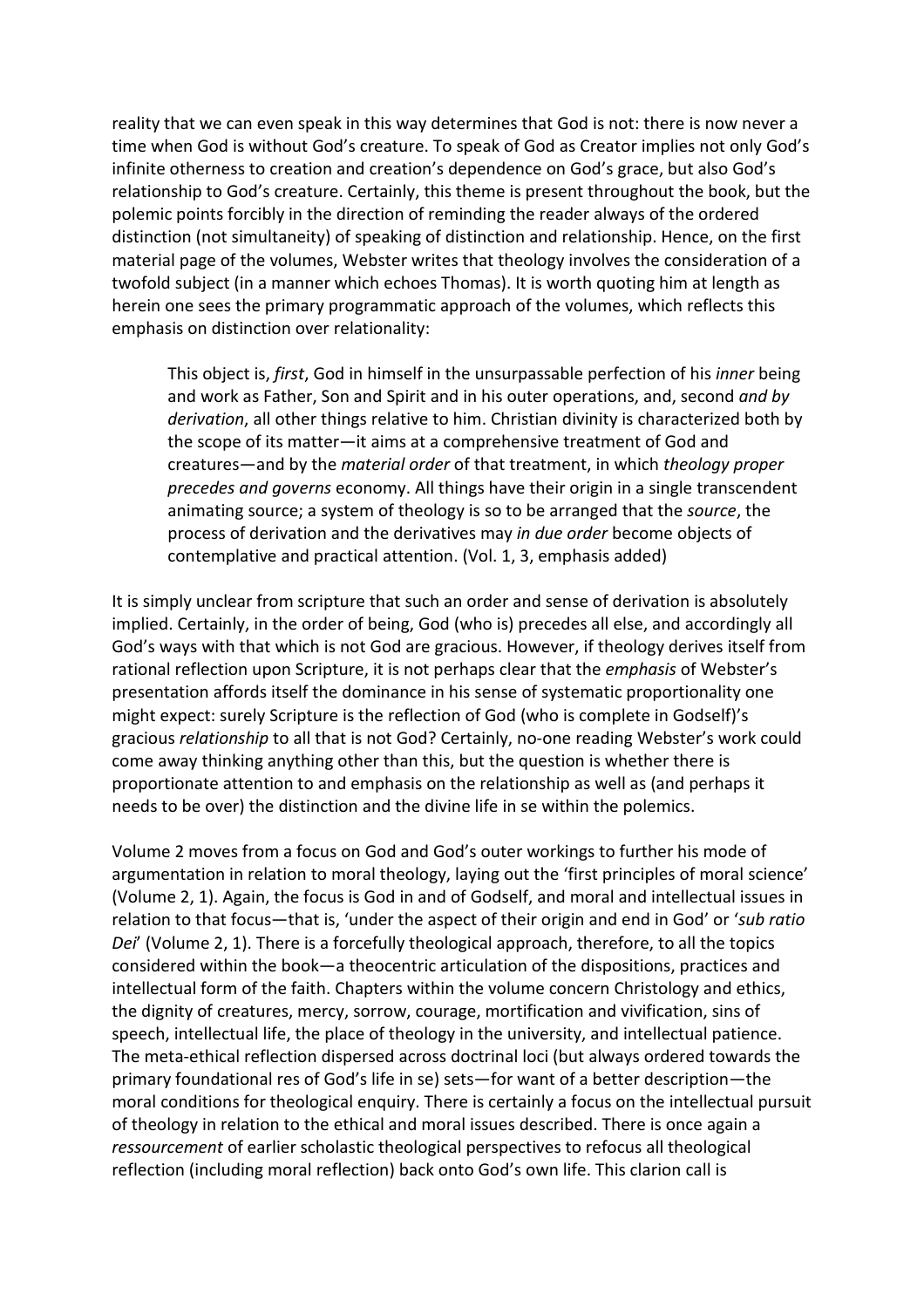particularly helpful in relation to tropes in which contemporary intellectual vogues or themes can come to dominate. Although the force of the argument is gentler in this second volume, once again, in friendly interrogation, one might as similar question to the one posed to volume one. Given the focus on the divine life, one might ask: how much this ground work can yield on the ground? Theology is inevitably abstract, and the call to focus on God in relation to moral science is wise; but I wonder how some of this material might 'land' in terms of description of the covenantal relationship of God with God's creatures. The focus on God in se once more moves the discussion back to God even in an account of the moral actions of creatures, and perhaps a greater focus on the *relationship* of God with God's creatures from the perspective of lived life in its spatio-temporal realities might aid the reader. This is not a material critique of the content of these essays but a request for more (a request which sadly will never be able to be met): what forms in practice should the lives and intellects of the faithful take? The church and the believer would have been well served by more from Webster relating his work to the realities of creaturely existence in the creaturely conditions which God in God's faithful and providential grace has set.

The quality of these volumes can never be in any doubt. Any theologian would do well to read these outstandingly good theological volumes: Webster was a giant of contemporary theology. Reading these essays, one cannot help but call to mind Hamlet's words: 'He was a man take him for all in all, I shall not look upon his like again'. A deep Christian thinker, Webster pushes the reader time and time again not to limit the plenitude of the divine life, and not to allow that plenitude to be an excuse for imprecise thinking or silence. A lucid writer, he calls the theologian with clarion clarity to focus on God, and to think about God with all the intellectual power it has as its mind is illuminated by grace. Every theologian will be educated through reading Webster's work—not only in the material content but also by virtue of learning what theological writing of the highest quality resembles. It is in the light of this over-arching judgement that the above interrogations are offered, and that the following final friendly observations are made.

First, it is ironic that someone who is associated most powerfully with the call to pursue regular dogmatics in light of the divine life in se in the end called theology to do this through irregular dogmatic enquiry and entry into debate. By this is meant that it is interesting even in these volumes (which certainly cohere materially and formally) Webster as one who called systematics back to its regular task will be known to posterity in the end in terms of his chief contribution as an essayist: like many other books of his, these two volumes are a collection of essays. The essays stand alone, but (for want of a better description) cohere more in relation to the polemics they offer—not in the negative sense of polemics, but in a positive sense of a prophetic setting an agenda. The revival in systematic theology in the late twentieth and early twenty first century would not have been possible without Webster's involvement, interjections, call, and critiques. These calls took the form of irregular dogmatics, calling us to the task of regular dogmatics—a task now passed on to the future generation. In this, he has set the form of the discipline as much as the material determination of the topics of theology: systematic theology is much more confident today because of Webster's insistence we can engage with deep intellectual rigour in speaking about '*God without Measure*'. When I was an undergraduate student under John's (largely informal) tutelage, John seemed a lone figure. Twenty years on, there are many, many theologians who are able to engage in systematics and dogmatics in a constructive and